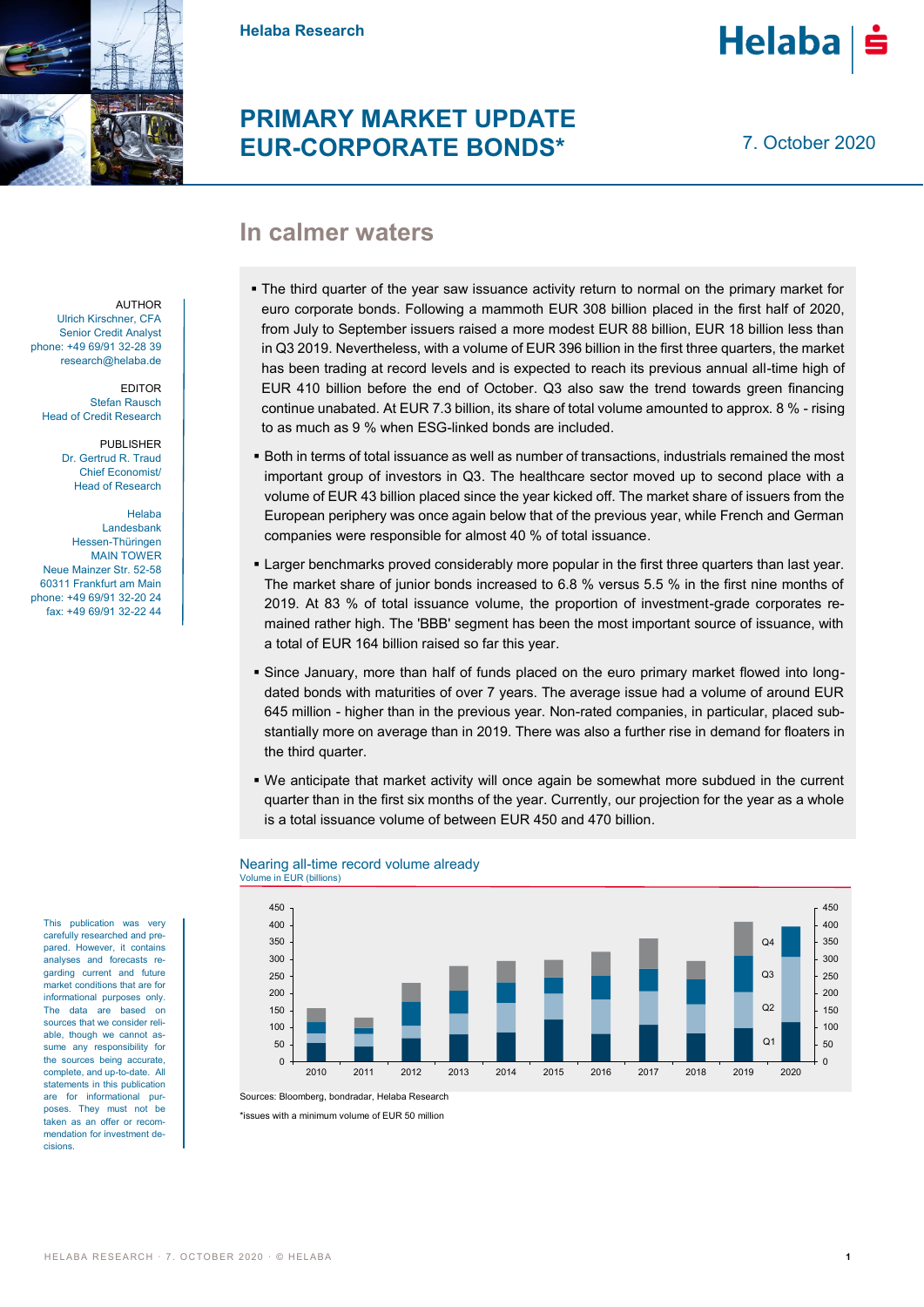# Issuance activity in 9M by year (volume in EUR billions)



Sources: Bloomberg, bondradar, Helaba Research Sources: Bloomberg, bondradar, Helaba Research

# … but average weekly volume over EUR 10 bn Green bonds see higher market share in Q3<br>Issuance activity by week of the month (volume in EUR millions) Corporate green bond placements in EUR billions or market share in



# Industrials place highest volume ... <br>
Issuance activity by sector in 9M 2020 (distribution by volume) <br>
Issuance activity by sector in 9M 20



Sources: Bloomberg, bondradar, Helaba Research Sources: Bloomberg, bondradar, Helaba Research

### Issues from euro periphery below previous year's level Largest group of issuers still from France Issuance activity by region in 9M 2020 (distribution by volume) Issuance activity by country of origin in 9M 2020 (distribution by volume)



# Approx. EUR 85 bn higher than last year September volume slightly below previous year ...<br>
Issuance activity in 9M by year (volume in EUR billions) Surface activity by month (volume in EUR billions)



Corporate green bond placements in EUR billions or market share in %



Issuance activity by sector in 9M 2020 (distribution by number of issues)